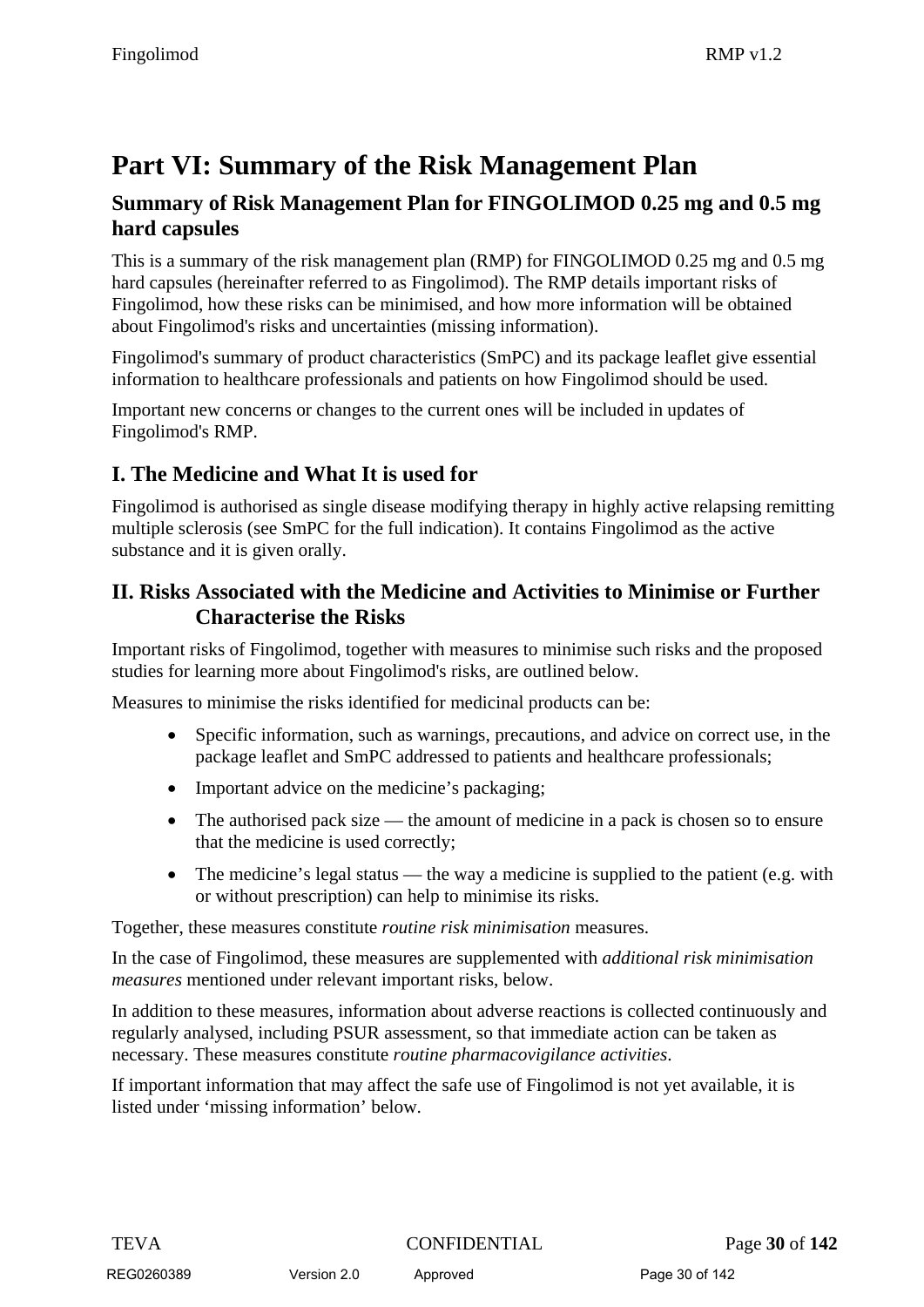# **II.A List of Important Risks and Missing Information**

Important risks of Fingolimod are risks that need special risk management activities to further investigate or minimise the risk, so that the medicinal product can be safely taken. Important risks can be regarded as identified or potential. Identified risks are concerns for which there is sufficient proof of a link with the use of Fingolimod. Potential risks are concerns for which an association with the use of this medicine is possible based on available data, but this association has not been established yet and needs further evaluation. Missing information refers to information on the safety of the medicinal product that is currently missing and needs to be collected (e.g. on the long-term use of the medicine).

| List of important risks and missing information |                                                                                                                                                                                                           |  |
|-------------------------------------------------|-----------------------------------------------------------------------------------------------------------------------------------------------------------------------------------------------------------|--|
| <b>Important identified risks</b>               | Bradyarrhythmia (including conduction defects and<br>bradycardia complicated by hypotension) occurring post-<br>first dose                                                                                |  |
|                                                 | Hypertension                                                                                                                                                                                              |  |
|                                                 | Liver transaminase elevation                                                                                                                                                                              |  |
|                                                 | Posterior Reversible Encephalopathy Syndrome (PRES)                                                                                                                                                       |  |
|                                                 | Macular oedema                                                                                                                                                                                            |  |
|                                                 | Infections, including opportunistic infections (progressive<br>$\bullet$<br>multifocal leukoencephalopathy, varicella zoster virus<br>(VZV), herpes viral infections other than VZV, fungal<br>infection) |  |
|                                                 | Reproductive toxicity                                                                                                                                                                                     |  |
|                                                 | Bronchoconstriction                                                                                                                                                                                       |  |
|                                                 | Skin cancer (Basal cell carcinoma, Kaposi's sarcoma,<br>Malignant melanoma, Merkel cell carcinoma, Squamous<br>cell carcinoma)                                                                            |  |
|                                                 | Convulsions                                                                                                                                                                                               |  |
| <b>Important potential risks</b>                | Acute disseminated encephalomyelitis-like (ADEM-like)<br>events                                                                                                                                           |  |
|                                                 | Lymphoma                                                                                                                                                                                                  |  |
|                                                 | Other malignant neoplasms                                                                                                                                                                                 |  |
|                                                 | Thromboembolic events                                                                                                                                                                                     |  |
|                                                 | QT interval prolongation                                                                                                                                                                                  |  |
| <b>Missing information</b>                      | Long-term use in paediatric patients, including impact on<br>growth and development (including cognitive                                                                                                  |  |

| Table 10: | <b>Summary of Safety Concerns</b> |
|-----------|-----------------------------------|
|-----------|-----------------------------------|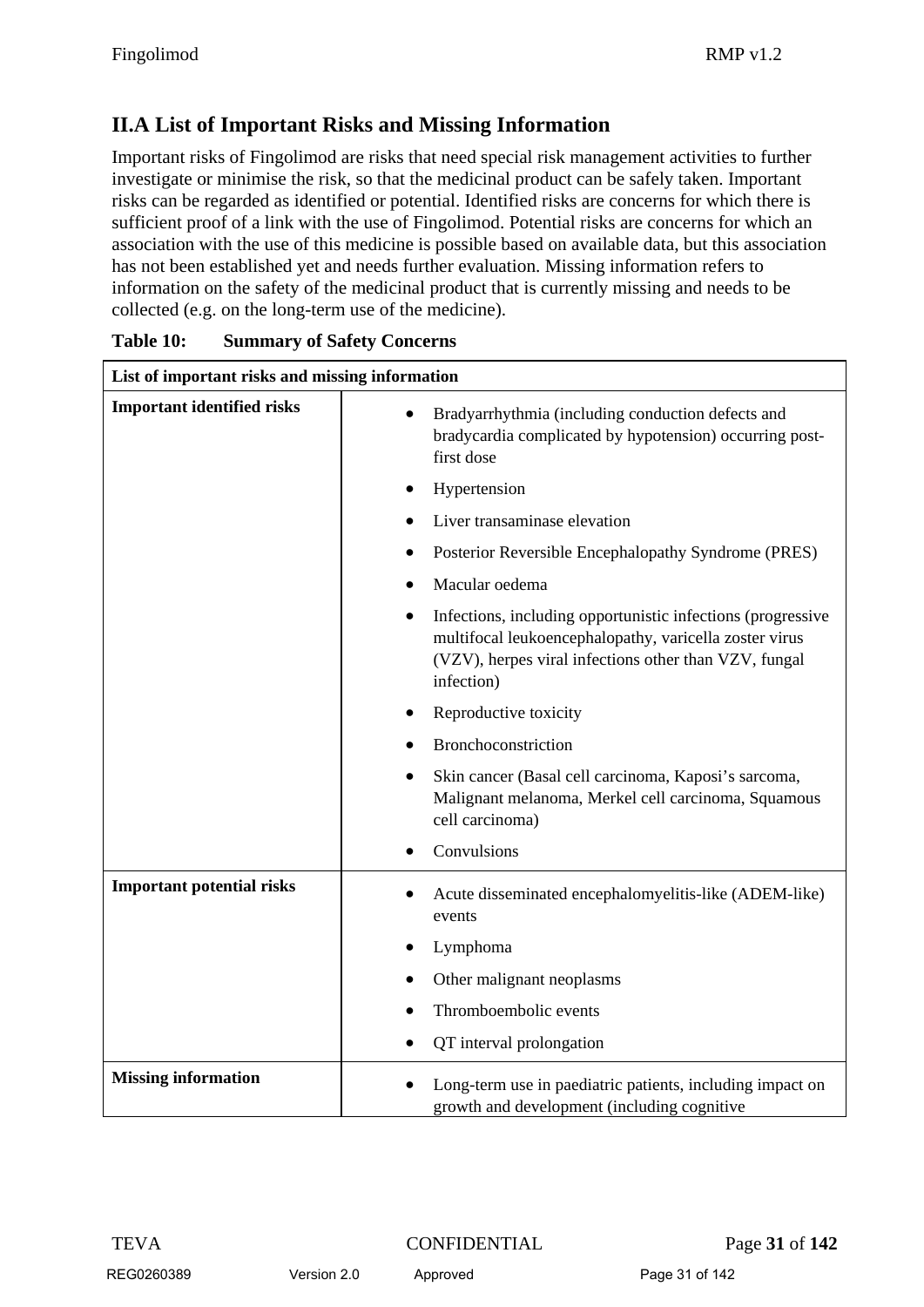| development)                                                                                                                                                                                                                                                                                                                                                                                                                                                                                                              |
|---------------------------------------------------------------------------------------------------------------------------------------------------------------------------------------------------------------------------------------------------------------------------------------------------------------------------------------------------------------------------------------------------------------------------------------------------------------------------------------------------------------------------|
| Elderly patients $(\geq 65 \text{ years})$                                                                                                                                                                                                                                                                                                                                                                                                                                                                                |
| Lactating women                                                                                                                                                                                                                                                                                                                                                                                                                                                                                                           |
| Patients with diabetes mellitus                                                                                                                                                                                                                                                                                                                                                                                                                                                                                           |
| Patients with cardiovascular conditions including<br>myocardial infarction, angina pectoris, Raynaud's<br>phenomenon, cardiac failure or severe cardiac disease,<br>increased QTc interval, uncontrolled hypertension,<br>patients at risk for bradyarrhythmia and who may not<br>tolerate bradycardia, patients with second degree Mobitz<br>type 2 or higher atrioventricular (AV) block, sick-sinus<br>syndrome, sino-atrial heart block, history of cardiac arrest,<br>cerebrovascular disease and severe sleep apnea |
| Long-term risk of cardiovascular morbidity/mortality                                                                                                                                                                                                                                                                                                                                                                                                                                                                      |
| Long-term risk of malignant neoplasms                                                                                                                                                                                                                                                                                                                                                                                                                                                                                     |
| Unexplained death                                                                                                                                                                                                                                                                                                                                                                                                                                                                                                         |
| Switch from other disease modifying therapy                                                                                                                                                                                                                                                                                                                                                                                                                                                                               |

## **II.B Summary of Important Risks**

#### **Table 11: Summary of Pharmacovigilance Activities and Risk Minimisation Activities by Safety Concern**

| Important identified risk: Bradyarrhythmia (including conduction defects and bradycardia complicated by<br>hypotension) occurring post-first dose |                                                                                                                                                                                                       |  |
|---------------------------------------------------------------------------------------------------------------------------------------------------|-------------------------------------------------------------------------------------------------------------------------------------------------------------------------------------------------------|--|
| <b>Risk minimisation measures</b>                                                                                                                 | <b>Routine risk minimisation measures:</b>                                                                                                                                                            |  |
|                                                                                                                                                   | SmPC sections 4.4, 4.5, 4.8 and 4.9                                                                                                                                                                   |  |
|                                                                                                                                                   | PL sections 2 and 4.                                                                                                                                                                                  |  |
|                                                                                                                                                   | Recommendations on performing electrocardiogram and blood pressure<br>measurement prior to the first dose and 6 hours after the first dose included<br>in the SmPC section 4.4.                       |  |
|                                                                                                                                                   | Prescription only medicine.                                                                                                                                                                           |  |
|                                                                                                                                                   | <b>Additional risk minimisation measures:</b>                                                                                                                                                         |  |
|                                                                                                                                                   | Educational Materials for Physicians and Patients (Physician's checklist for<br>adult and paediatric patients to consider prior to prescribing fingolimod and<br>Patient / Parent / Caregiver guide). |  |
| Important identified risk: Liver transaminase elevation                                                                                           |                                                                                                                                                                                                       |  |
| <b>Risk minimisation measures</b>                                                                                                                 | Routine risk minimisation measures:                                                                                                                                                                   |  |
|                                                                                                                                                   | SmPC sections 4.4 and 4.8.                                                                                                                                                                            |  |
|                                                                                                                                                   | PL sections 2 and 4.                                                                                                                                                                                  |  |
|                                                                                                                                                   | Recommendation for monitoring of levels of liver transaminases at months<br>1, 3, 6, 9 and 12 on therapy and periodically thereafter included in the SmPC                                             |  |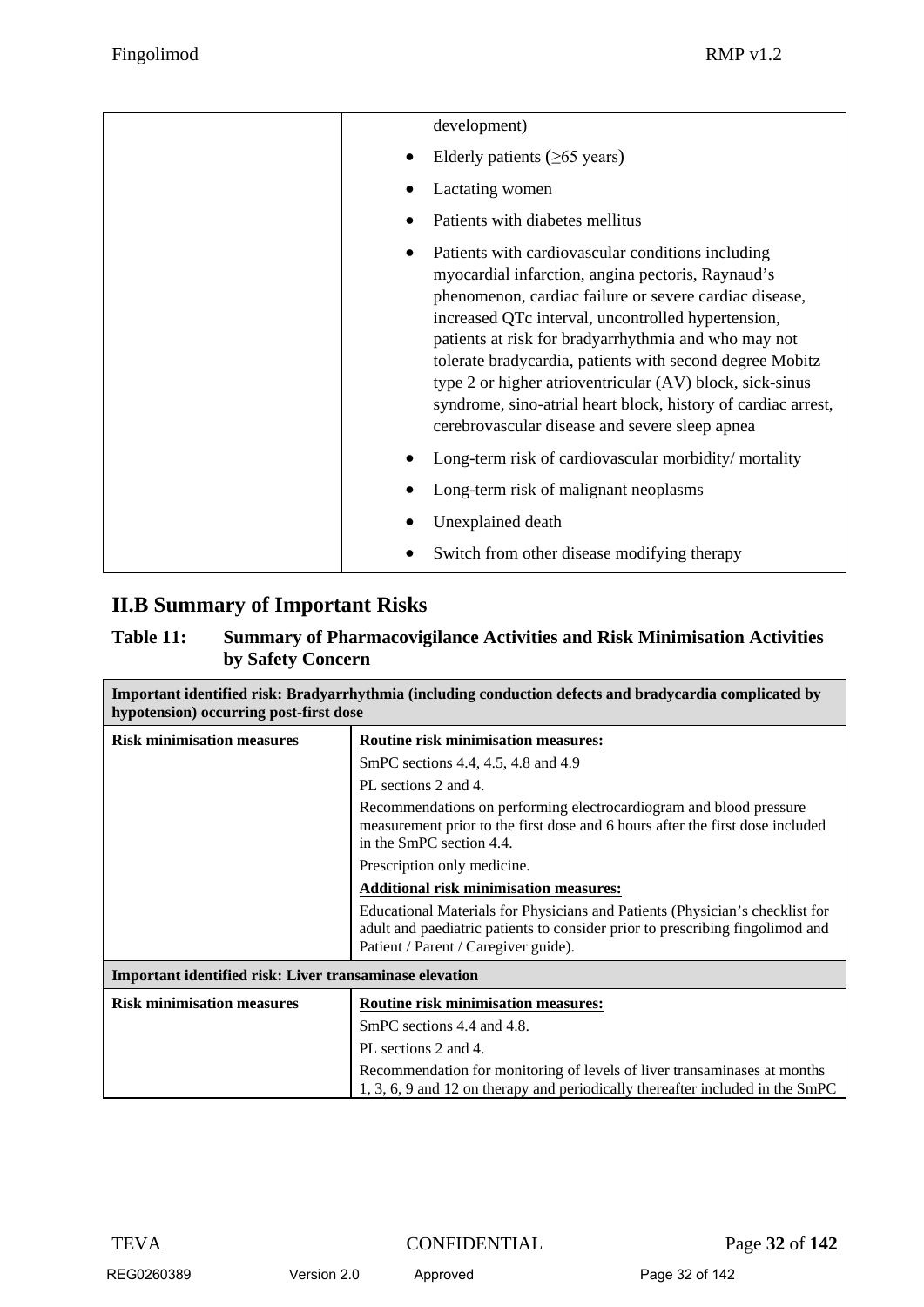|                                                                                                                                                                                                                   | section 4.4.                                                                                                                                                                                                                                                                                                              |  |
|-------------------------------------------------------------------------------------------------------------------------------------------------------------------------------------------------------------------|---------------------------------------------------------------------------------------------------------------------------------------------------------------------------------------------------------------------------------------------------------------------------------------------------------------------------|--|
|                                                                                                                                                                                                                   | Prescription only medicine.                                                                                                                                                                                                                                                                                               |  |
|                                                                                                                                                                                                                   | <b>Additional risk minimisation measures:</b>                                                                                                                                                                                                                                                                             |  |
|                                                                                                                                                                                                                   | Educational Materials for Physicians and Patients (Physician's checklist for<br>adult and paediatric patients to consider prior to prescribing fingolimod and<br>Patient / Parent / Caregiver guide).                                                                                                                     |  |
| Important identified risk: Macular oedema                                                                                                                                                                         |                                                                                                                                                                                                                                                                                                                           |  |
| <b>Risk minimisation measures</b>                                                                                                                                                                                 | <b>Routine risk minimisation measures:</b>                                                                                                                                                                                                                                                                                |  |
|                                                                                                                                                                                                                   | SmPC sections 4.4 and 4.8.                                                                                                                                                                                                                                                                                                |  |
|                                                                                                                                                                                                                   | PL sections 2 and 4.                                                                                                                                                                                                                                                                                                      |  |
|                                                                                                                                                                                                                   | Recommendation for ophthalmic evaluation prior to initiating therapy, at 3-4<br>months after initiating treatment, as well as regular follow-up evaluations<br>included in SmPC section 4.4.                                                                                                                              |  |
|                                                                                                                                                                                                                   | Prescription only medicine.                                                                                                                                                                                                                                                                                               |  |
|                                                                                                                                                                                                                   | <b>Additional risk minimisation measures:</b>                                                                                                                                                                                                                                                                             |  |
|                                                                                                                                                                                                                   | Educational Materials for Physicians and Patients (Physician's checklist for<br>adult and paediatric patients to consider prior to prescribing fingolimod and<br>Patient / Parent / Caregiver guide).                                                                                                                     |  |
| Important identified risk: Infections, including opportunistic infections (progressive multifocal<br>leukoencephalopathy, varicella zoster virus (VZV), herpes viral infections other than VZV, fungal infection) |                                                                                                                                                                                                                                                                                                                           |  |
| <b>Risk minimisation measures</b>                                                                                                                                                                                 | Routine risk minimisation measures:                                                                                                                                                                                                                                                                                       |  |
|                                                                                                                                                                                                                   | SmPC sections 4.3, 4.4 and 4.8.                                                                                                                                                                                                                                                                                           |  |
|                                                                                                                                                                                                                   | PL sections 2 and 4.                                                                                                                                                                                                                                                                                                      |  |
|                                                                                                                                                                                                                   | Recommendation on obtaining complete blood count before initiating<br>treatment; and assessment of complete blood count periodically during<br>treatment, at month 3 and at least yearly thereafter included in SmPC section<br>4.4.                                                                                      |  |
|                                                                                                                                                                                                                   | Prescription only medicine.                                                                                                                                                                                                                                                                                               |  |
|                                                                                                                                                                                                                   | <b>Additional risk minimisation measures:</b>                                                                                                                                                                                                                                                                             |  |
|                                                                                                                                                                                                                   | Educational Materials for Physicians and Patients (Physician's checklist for<br>adult and paediatric patients to consider prior to prescribing fingolimod and<br>Patient / Parent / Caregiver guide).                                                                                                                     |  |
| <b>Important identified risk: Reproductive toxicity</b>                                                                                                                                                           |                                                                                                                                                                                                                                                                                                                           |  |
| <b>Risk minimisation measures</b>                                                                                                                                                                                 | Routine risk minimisation measures:                                                                                                                                                                                                                                                                                       |  |
|                                                                                                                                                                                                                   | SmPC sections 4.3, 4.4 and 4.6.                                                                                                                                                                                                                                                                                           |  |
|                                                                                                                                                                                                                   | PL section 2.                                                                                                                                                                                                                                                                                                             |  |
|                                                                                                                                                                                                                   | Instruction that before initiation of treatment, women of childbearing<br>potential must be informed of risk to the foetus, must have a negative<br>pregnancy test and must use effective contraception during treatment and for<br>2 months after treatment discontinuation is included in SmPC sections 4.4<br>and 4.6. |  |
|                                                                                                                                                                                                                   | Prescription only medicine.                                                                                                                                                                                                                                                                                               |  |
|                                                                                                                                                                                                                   | <b>Additional risk minimisation measures:</b>                                                                                                                                                                                                                                                                             |  |
|                                                                                                                                                                                                                   | Educational Materials for Physicians and Patients (Physician's checklist for<br>adult and paediatric patients to consider prior to prescribing fingolimod,<br>Patient / Parent / Caregiver guide and pregnancy-specific patient reminder                                                                                  |  |